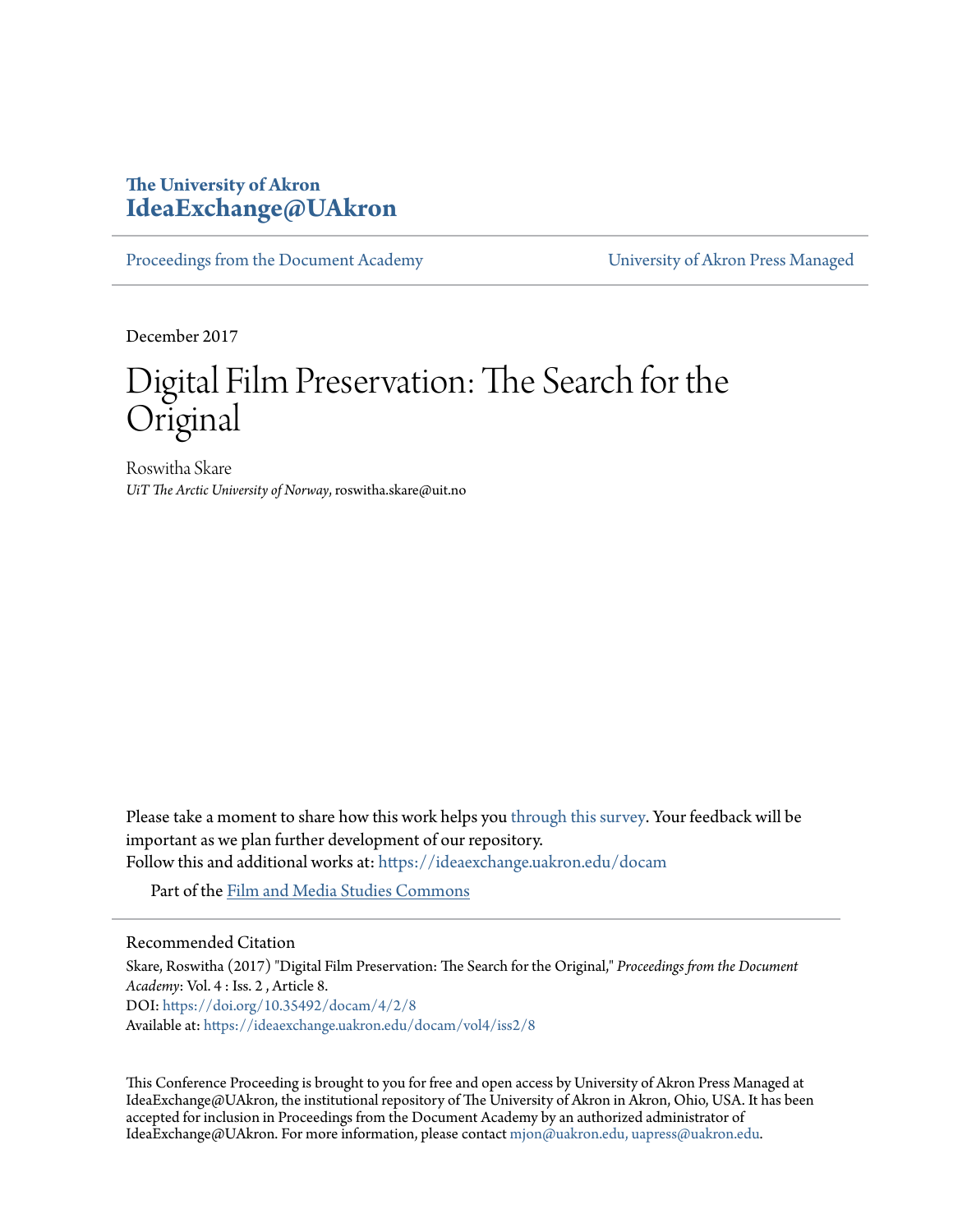#### **1. Introduction**

The transition from photochemical to digital has without doubt profoundly affected filmmaking and film distribution. But digitization also has consequences to the preservation and exhibition of films produced in the analogue era. The advantages of digitization of film are obvious: the audience gets easy access to a digital copy and, at the same time, the photochemical original (or what is left of it) can be stored in optimal temperature and humidity conditions for long-term preservation. Not only has digitization contributed to new possibilities for film scholars to study films, it has also made old films available to a broader public. Travelling to archives or film festivals is no longer a necessity when we can get hold of a film on DVD, Blu-ray, or even by online streaming. This of course is a process that already started with videotape in the 1970s. When it comes to films from the silent era, digitization most often not only means a simple transformation from analogue to digital for easier access or for preservation, but also often includes restoration and reconstruction, since photochemical material decays in different physical and chemical ways. Even if it is generally accepted today that film restoration always will be a kind of reconstruction and interpretation where choices have to be made, it is nevertheless considered a process that aims for a result as close as possible to its original. **1**

In the following, I will ignore current debates on the impact of digitization on the film medium – for instance if digitization means the end of film and cinema as we know it or not – or questions about the life time of digital film, digital restoration tools etc. My main concern will be on the consequences of digitization of silent films in our search for the original. To illustrate my argument, I will use Robert J. Flaherty's first film, *Nanook of the North*, a classic, silent film that premiered at the Capitol Theatre in New York City in the summer of 1922. As shown elsewhere (Skare 2016) *Nanook of the North*, today considered a classic of the silent era, exists at least in 4 different versions from the English speaking world alone: besides the different screenings of 1922 with different musical scores and surrounding programs we can study a sound version from 1947, the restored version from the 1970s and later editions on VHS, DVD, and Blu-ray, all with different prefaces and different film music in addition to some extra material. My main concern in this paper will be on the consequences of digitization of silent films in our search for the original.

#### **2. Where is the original?**

Today's audiences can get hold of *Nanook of the North* relatively easily and inexpensively as a DVD, or access the film in online archives such as the

-

<sup>&</sup>lt;sup>1</sup> Cf. for instance Paolo Cherchi Usai's definition: "RESTORATION is the set of technical, editorial and intellectual procedures aimed at compensating for the loss or degradation of the moving image artifact, thus bringing it back to a state as close as possible to its original condition." (Usai 2000, 66)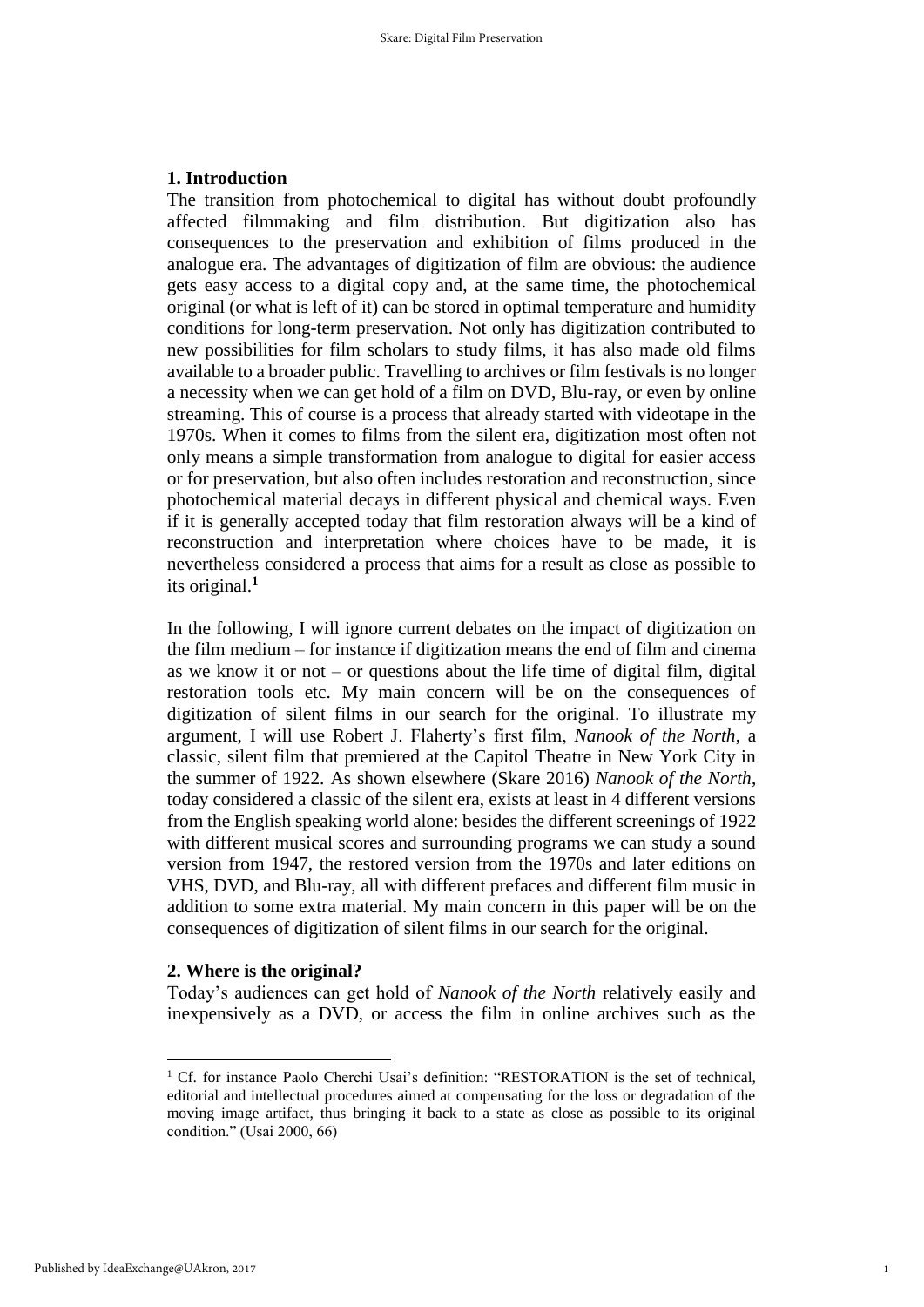Internet Archive or on YouTube.<sup>2</sup> Presumably those viewers willing to pay for the film will prefer the *Criterion Collection* DVD, as this series has established a certain reputation for presenting films of historical importance in good quality. Although the film's elaborate restoration procedure has been described (for example, David Shepard (Shepard 1980, 348) has been able to show how difficult it is to speak of the original of a historic film such as *Nanook* without taking into account its various versions) the back cover of the DVD by *Criterion* promises viewers "the original director's cut, restored to the proper frame rate and tinted according to Flaherty's personal print."

Due to the mechanical reproducibility of film, which was discussed by Walter Benjamin as early as in 1936 (Benjamin 2004), it is difficult or even impossible to talk about the original of a film in a sense comparable to paintings or sculptures. Talking about the original director's cut is, as Janna Jones argues, an "attempt to replicate the conditions of an original" (Jones 2012, 147) when it comes to film. A film's premiere is another attempt in the same direction. When it comes to films from the silent era, both attempts are problematic, as I will show in the following.

## **2.1. The director's cut**

When talking about the director's cut, we are thinking about the edited version of a film that is supposed to represent the director's own approved version. The trend of releasing alternate cuts of films became prominent in the 1970s, and one might argue that with the rise of home video and later DVD, the phrase became more generically used as a marketing term. The director's cut is often a cut where deleted scenes are added back in, making the director's cut longer than the final one. The director's cut is close to what Giovanna Fossati calls the conceptual film artifact, "the one the filmmaker originally conceived, before it was altered by the production company or cut by the censor" (Fossati 2012, 552).

Dealing with films from the silent era like *Nanook,* there are several difficulties. Even if there is the large Flaherty archive at Columbia University in NYC, there are almost no sources about Flaherty's intention and about the editing process. We know only that Flaherty together with Carl Stearns Clancy, the editor of the very successful Pathé News series of news reels, was editing and titling the film during the spring of 1922 in New York City (cf. Christopher 2005, 383), but we do not know whether Flaherty was a leading figure in that process or not. In addition, we have even more trouble when looking for the filmmakers intentions, because both "filmmakers, producers, and exhibitors all handled projection prints very freely and created multiple versions" (Fossati 2012, 552) during the silent period. As Ross Melnick shows in his study on Samuel 'Roxy' Rothafel, motion picture exhibitors such as Roxy played an important role in

-

<sup>&</sup>lt;sup>2</sup> A search on YouTube reveals several uploads of the film.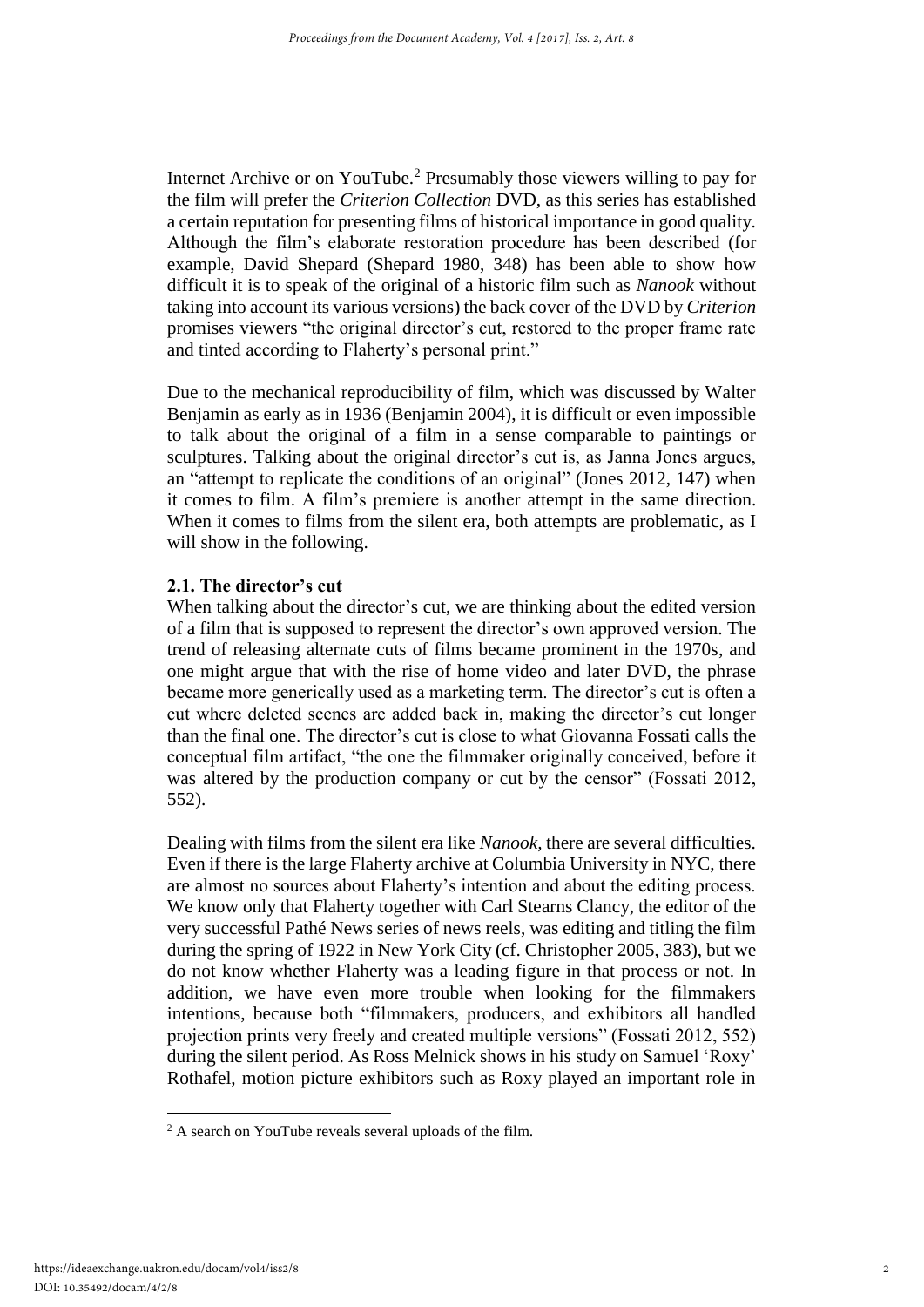the presentation and promotion of films from the silent era (cf. also Groskopf, 2012, 84). Not only were they able to decide which films were shown; they made decisions on the film music and incorporated individual films into a larger program. Film exhibitors could even alternate the narration like Roxy did in many cases (cf. Melnick 2012, 193).

### **2.2. The film's premiere**

The film's premiere or "the film as it was originally shown to the audience" (Fossati 2009, 117) would be extremely difficult concept for films from the silent era. Each audience experienced different versions of the premiere from theater to theater and from performance to performance. We are also missing source material, such as reviews, in most of the cases that could help us to reconstruct the film as it was shown originally, including projection time, the size of the orchestra and the music chosen to accompany the film, the surrounding program, the building and its decorations, and the advertisements for related products in nearby stores are some of the elements that could vary to a large degree.. Even in cases like *Nanook* with a very extensive archive of material on the film's premiere*,* we can only make qualified assumptions about what the audience might have experienced. Every viewing of a silent film was therefore more a "one-time performance" (Hansen 1991, 93) than an identical repetition of the film. Audiences in large deluxe theaters probably experienced the 'same' film rather differently than audiences in small cinemas in rural areas or in the neighborhood theaters because of the different surroundings and the different programming details. Talking about the film as it was originally shown to the audience might also include the original format of the film and, closely related to its materiality, the original film's look.

# **2.3. Film as a material or technological artifact**

That brings us to film as a material or technological artifact (Fossati 2009, 57). Materially, the camera negative can be considered the original. The original camera negative (nitrate negative or safety duplicate positive) has often gone missing or was never archived, and for silent films we have, at best, a projection print. And even if we had access to these original camera negatives, for instance for *Nanook*, we would probably notice that important parts of what we today consider natural parts of a film like opening credits and for silent films intertitles are missing. Title cards were inserted and colours added to the negative in the editing process and could again vary from exhibition to exhibition.

# **2.4. The film's textual level**

Last but not least we can talk about the original information of a film or a film's textual level "where its integrity is measured in terms of completeness and continuity" (Fossati 2009, 117) meaning, for instance, the correct sequence of scenes, title cards, and credits. When talking about the original film, we probably most often have this concept in mind. As described by David Shepard, who restored *Nanook* in the 1970s, the situation for silent films is often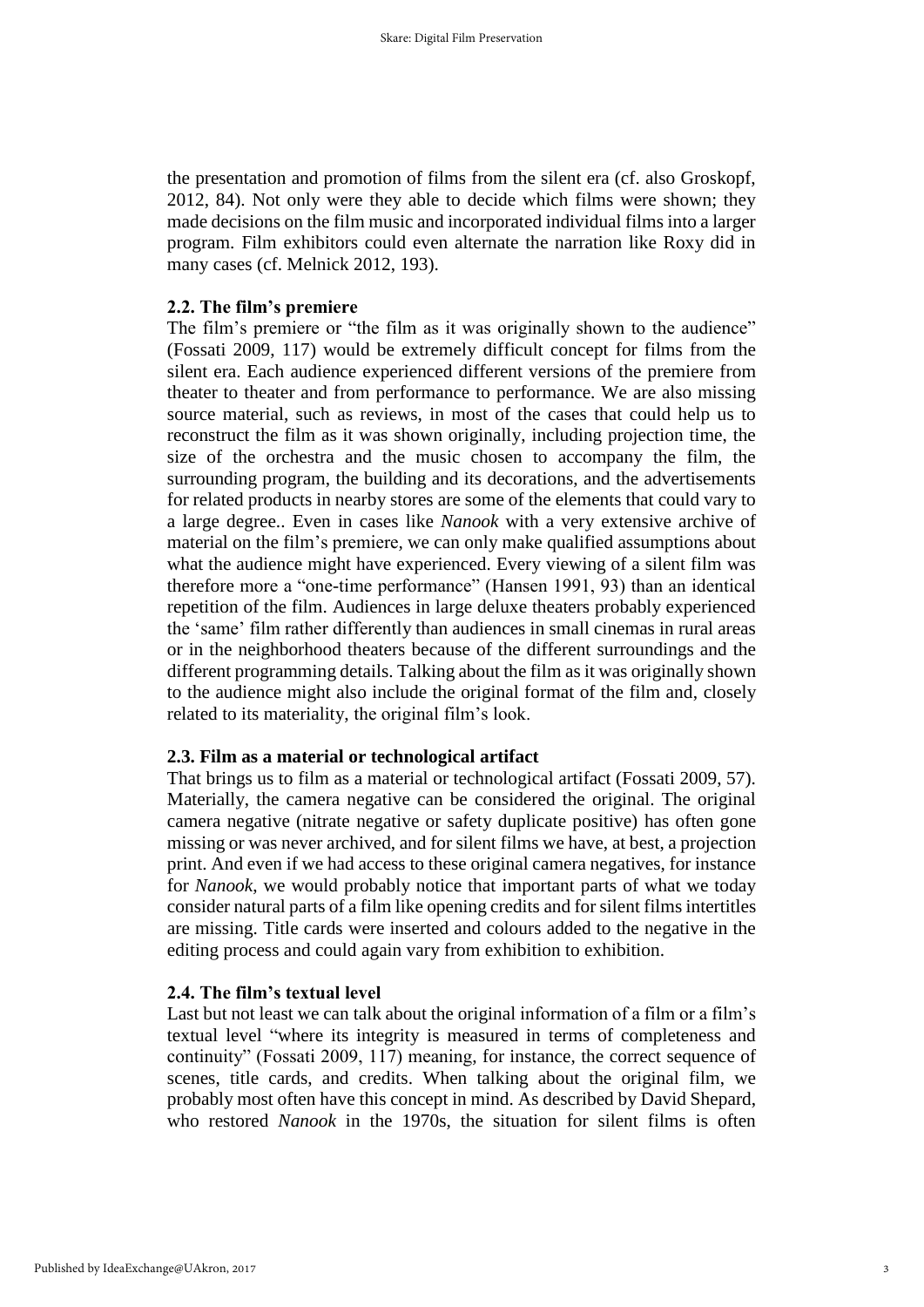challenging because of naturally decomposed and burned (such as what happened to much highly-flammable nitrate stock) materials. In the case of *Nanook*, frames had to be removed, new shots were added, the length of titles were changed, and a new soundtrack was added to the images (cf. Shepard 1989). Since he did not document every restoration decision, we can only assume that Shepard did the best possible job in restoring *Nanook*, using all materials available at that time from archives around the world, and that the restored version is "a *Nanook* whose visual composition, timing and sequence match as closely as possible the original film" (Dobi 1977, 8). Nevertheless, a film restorer is confronted with many choices, and another restorer might have made different choices than Shepard. What is striking is the choice of music made by the Trustee Music Committee for that restored version during the 1970s. According to Steve Dobi, a film historian, there were three different possibilities for film music accompanying the film:

> When the Trustee Music Committee first met, they considered three approaches to the problem of adding an original music score to a film classic:

- 1) A score that would sound like the music actually heard by a 1922 movie audience. (This approach was rejected because there was no record of the original score, only a cue sheet, $3$  and because of a hesitation that an attempt to re-create 1922 movie music would have the effect of making Nanook of the North quaint).
- 2) A more traditional Western Symphonic score. (This was rejected not only because of the high cost of an orchestral recording, but because aesthetically Nanook seemed to require smaller instrumentation.)
- 3) A contemporary score composed for a small instrumental group on the basis that the film was still alive in 1976, and not simply an antique with archival value alone. (Dobi 1977, 14).

The Committee chose the third option: a contemporary score by Stanley Silverman.<sup>4</sup> A closer look at these three different options discussed by the Trustee Music Committee are interesting in our search or quest for the original version. Finding the film's images is considered essential; finding an exact

-

<sup>3</sup> On this, cf. also Dobi 1977, 11: "Monica Flaherty Frassetto, Flaherty's youngest daughter, still has a cue sheet for the film. She has also done research on the film and her research indicates that there may have been an original score composed in Italy for a screening there. Often when the film was shown by Frances, she experimented with accompaniment by Beethoven, Bach, Debussy and more modern composers."

<sup>&</sup>lt;sup>4</sup> For information about Silverman cf. http://www.stanleysilverman.com/index\_NNBH.html, accessed December 12, 2017.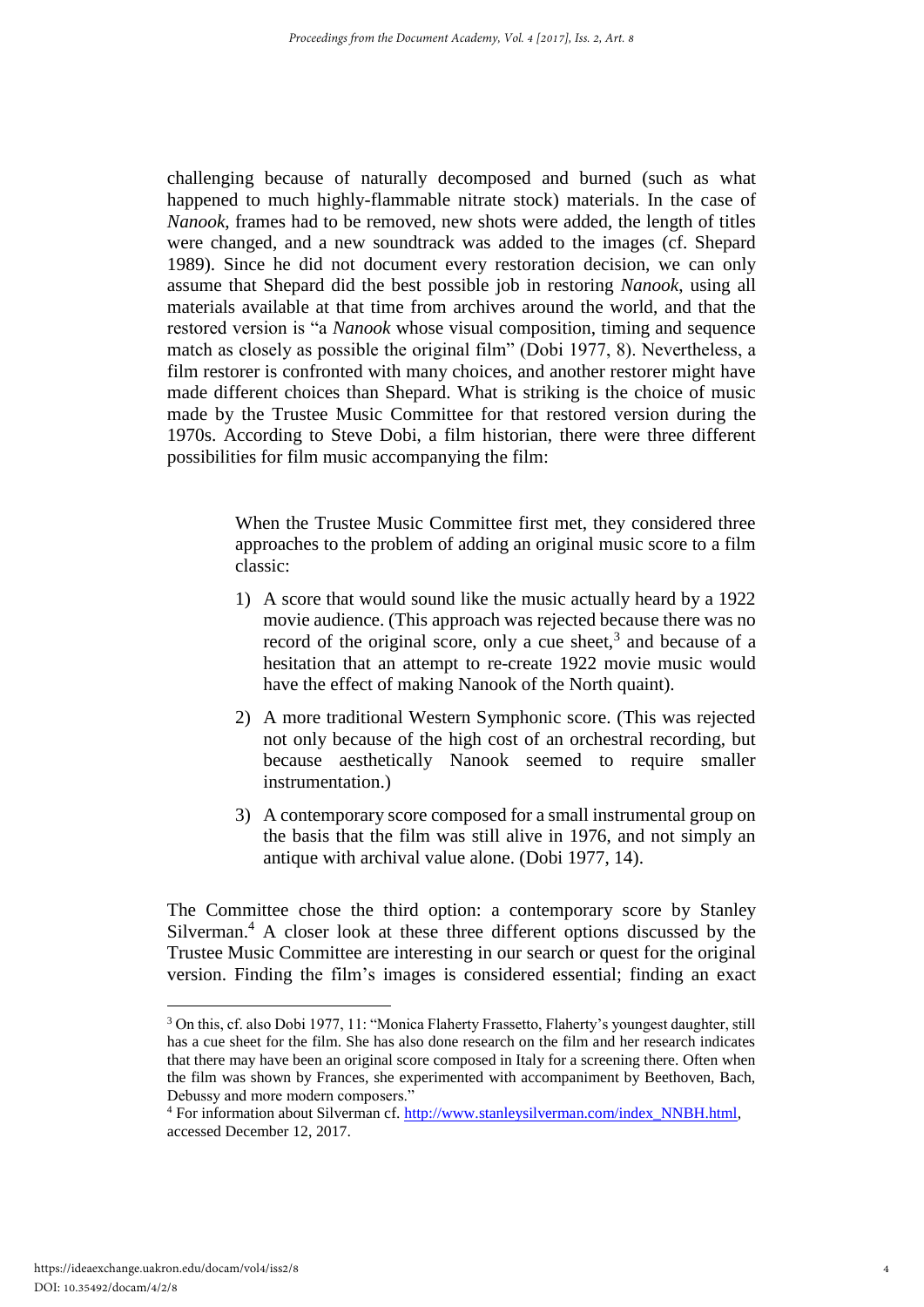match to the original music is considered less so to the extent of being avoided during the restoration of the film. Old-fashioned music may be considered an element distracting to a modern audience, much more than old images are. In addition to new music, new credits were made and a new foreword inserted, possibly to give the audience a kind of historical context for the film.

#### **3. Conclusion**

For films from the silent era that have undergone restoration and digitization, the notion of the *original* becomes an even more abstract idea as pointed out by Jana Jones:

> Moving image restoration moves away from the cultural belief that restoration references an original single artifact. The *original* film is not a material object; rather, it is a conceptualization of an artifact. To be specific: it is an idea of a film that existed prior to its first projection. (Jones 2012, 147)

Nevertheless, the framework "film as original" is one "central to film archival practice" (Fossati 2009, 71), discussing both material and textual variations. While digitization always will lead to material variations, the discussion of textual variations is often limited to the completeness and correct sequence of scenes within the film, ignoring changes in the film's paratext, including the importance of exhibition mode and film music during the silent era. But this was already the case for analogue restoration. Digitization, one might argue, has actually increased the awareness about the changing materiality, including the awareness of the restorer's responsibility. One reason for this might be, as pointed out by Giovanna Fossati, that digital restoration tools are more effective, having the potential to simulate, for instance, the original look of a silent film:

> The restorer is charged with a greater responsibility as new digital tools offer more choices with respect to the extent of intervention, for example, they allow the easy addition or removal of image elements, e.g. a misplaced shadow, due to "wrong" scene lighting, or a director of photography that by mistake briefly invaded the background of the shot. (Fossati 2009, 72)

The lack of reference to the 1922 film shown to the first audience can be a problem when thinking about restoring a silent film, for how *exactly* did the film originally look and sound? How much flicker was there on the original moving picture and how much should modern restoration change or improve the flicker? What happened to the colours? The knowledge of the historical context is important and could help us some, but the choices made during a restoration will always be an interpretation based on the best knowledge. In addition, many films from the silent era survived only in fragments. For example, most of the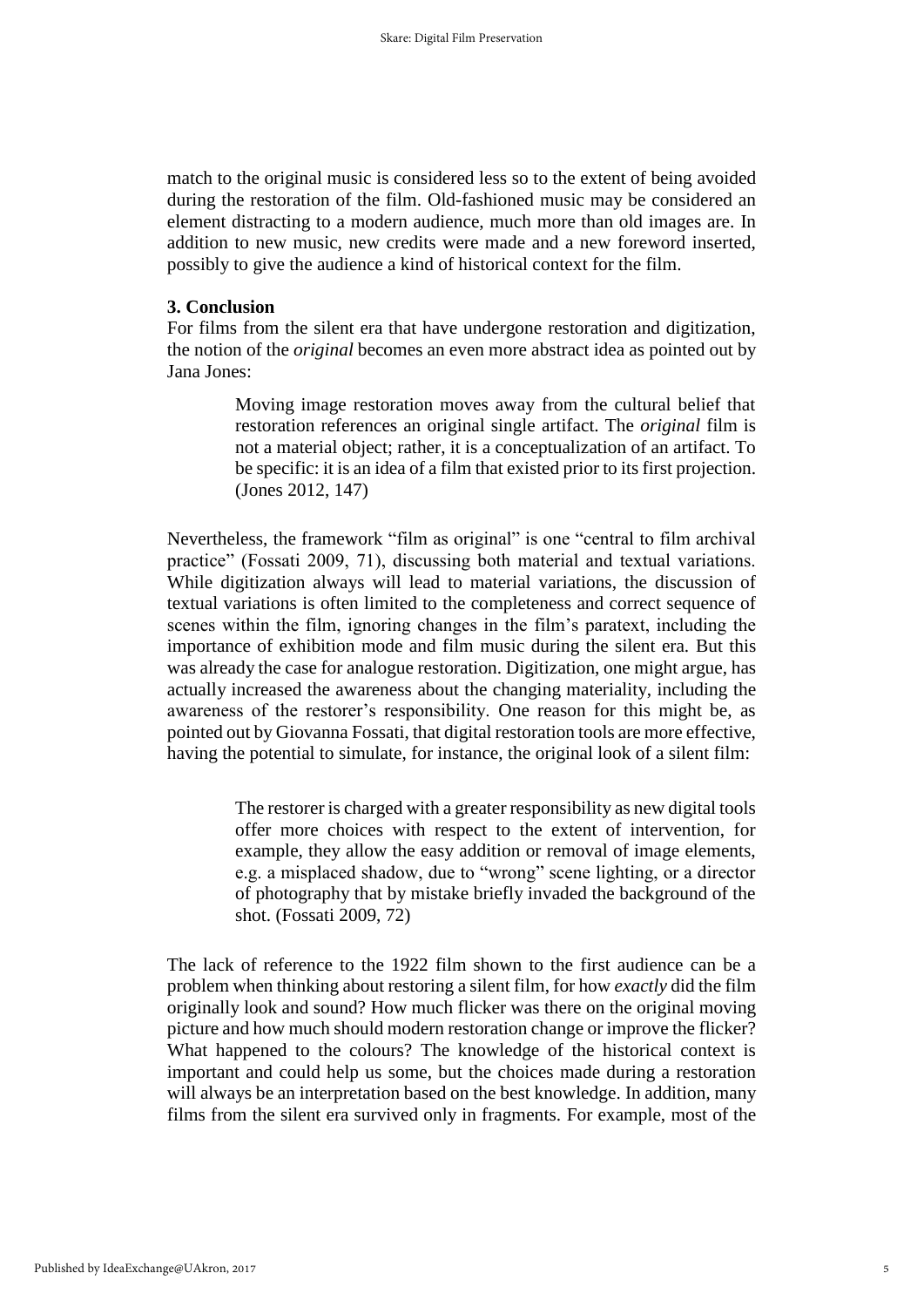Norwegian feature films before 1920 very few moving images are preserved. For the lost films, printed sources like stills, programmes, advertisements, posters and record books are the only sources available about the film itself. How can we know how these films actually looked or how the audience responded? And even for films like *Nanook* with an extensive archive material available, many questions remain open and unanswered.

One might argue that digital restoration leads to new problems when it comes to our search for the original. Analogue restoration resulted in the creation of a new version. As mentioned above, digitization actually might have heightened our awareness of the problematic concept of film as an original. But I would argue that modern digital technology has not yet been used to give the viewer different choices, for instance when it comes to film music. It should be effortless to make a film like *Nanook* available with what might have been the music score from its premiere in 1922 together with more modern compositions. Even if today's spectator has different experiences and expectations than the audience in 1922, today's audience could at least appreciate the combination of the images with different sounds which might result in fairly different experiences.

Considering the storage capacity of Blu-ray, why not include a range of extra materials like film posters, advertisements etcetera used during the history of the film, giving today's audience an historical context about how the film was advertised and viewed during the last century. In cases like *Nanook of the North* supported by an extensive amount of research, we could imagine the possibility of be able to choose accompanying commentary about the history of the film and/or about the restoration and the choices made during the restoration process. Different versions should not be considered a problem or "a form of textual corruption" (Bryant 2013, 50), but rather they are different historical documents giving us information about a particular time and its restoration practice.

#### **References**

Benjamin, Walther (2004), "The work of art in the age of mechanical reproduction", *Film Theory and Criticism. Introductory Readings*, ed. by Leo Braudy, and Marshall Cohen, Oxford University Press: 791-811.

Bryant, John (2013), "Textual identity and adaptive revision: Editing adaptation as a fluid text", *Adaptation Studies. New Challenges, New Directions*, ed. by J. Bruhn, A. Gjelsvik, and E. Frisvold Hanssen, London: Bloomsbury: 47-67

Christopher, Robert J. (2005), *Robert and Frances Flaherty. A Documentary Life, 1883-1922*, Montreal: McGill-Queen's University Press

Dobi, Steve (1977), "Restoring Robert Flaherty's Nanook of the North", *Film Library Quarterly* 10.1/2: 6-17

Fossati, Giovanna (2009), *From Grain to Pixel. The Archival Life of Film in Transition*, Amsterdam: Amsterdam University Press